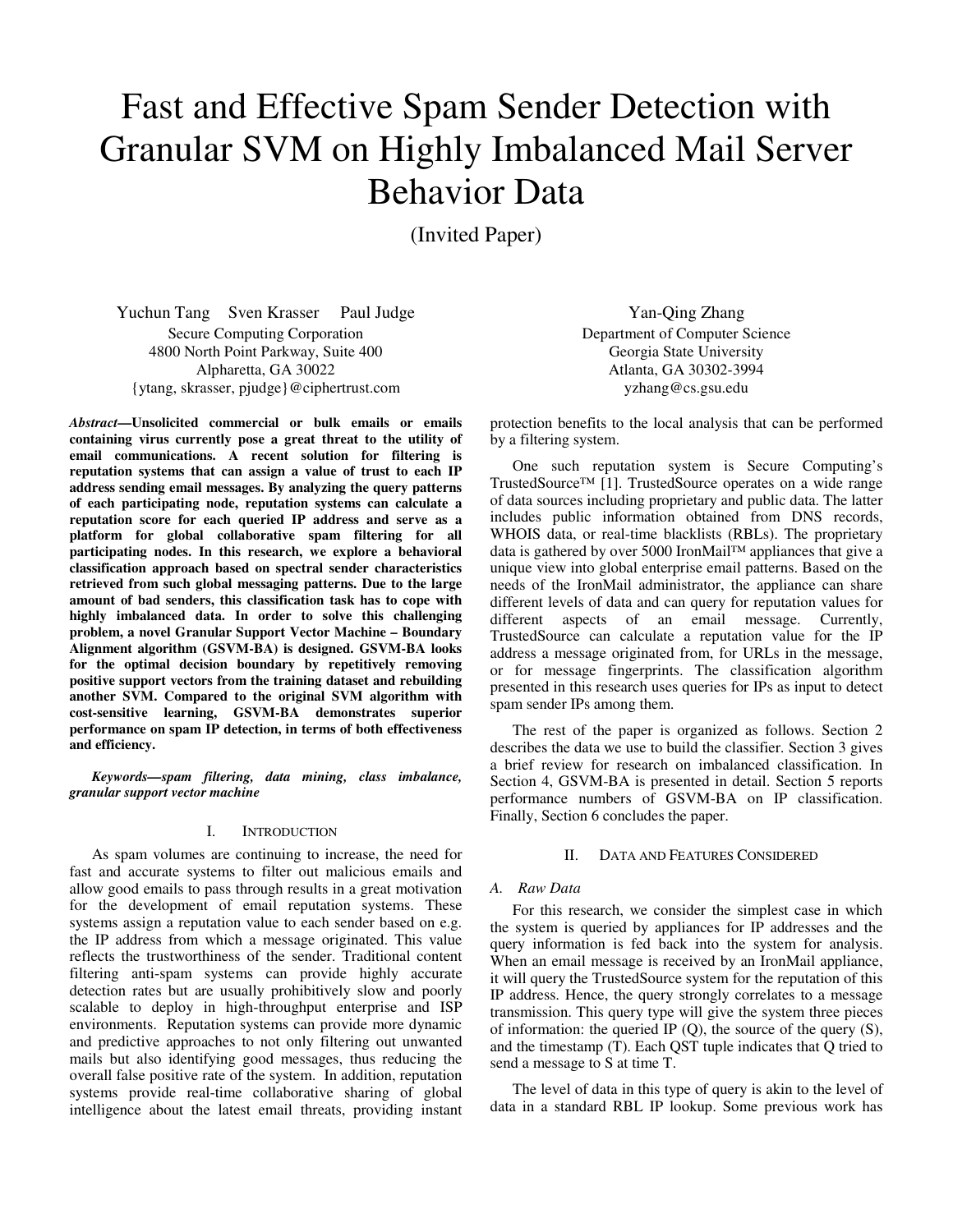been done to detect malicious hosts based on the patterns of such queries by Ramachandran et al. in [2]. They investigate a dataset of RBL queries to spot exploited machines in botnets that are querying an RBL to test whether members of the same botnet have been blacklisted.

# *B. Feature Generation*

Based on the QST data, we generate two sets of feature vectors. The first is called the breadth vector; the second is called the spectral vector.

The breadth vector contains information regarding to how many different IronMail appliances a particular IP tries to send, how many messages it sends, how many sending sessions (bursts) each IronMail saw, how many messages are in a burst, and how many global active periods an IP had. This data is based on the Q, S, and T information.

The spectral vector is concerned with the actual sending pattern of an IP. For this data, only Q and T are considered. For each IP, we look at a configurable timeframe *t* and divide it into *N* slices. This results in a sequence  $c_n$  where  $c_n$  is the number of messages received in slice *n*. This sequence is then transformed into the frequency domain using a discrete Fourier transform (DFT). Since we do not consider time zones or time shifts, we are only interested in the magnitude of the complex coefficient of the transformed sequence and throw away the phase information. This results in the sequence  $C_k$  as shown in (1).

$$
C_k = |F\{c_n\}| = \left| \frac{1}{N} \sum_{r=0}^{N-1} c_r e^{-i2\pi krN^{-1}} \right| \tag{1}
$$

 $C_0$  is the constant component that corresponds to the total message count, which is already part of the breadth data. We do not want to consider it for the spectral pattern again and normalize the remaining coefficients by it resulting in a new sequence  $C'_{k} = C_{k} / C_{0}$ . Furthermore, since the input sequence  $c_{n}$ is real, all output coefficients  $C_k$  with  $k > N/2$  are redundant due to the symmetry properties of the DFT and can be ignored.

To build an example classifier, we chose  $t = 24$ h and  $N =$ 48. Each  $c_n$  holds then the message counts for an IP during a 30 minute time window. This results in 24 usable raw spectral features,  $C<sub>1</sub>$  to  $C<sub>24</sub>$ .

An evaluation of these raw features indicated a lot of energy in the higher coefficients of spam senders. This means that spam senders do not have a regular low frequency sending behavior in our 24 hour time window. We achieved good results with derived features based on the raw factors that take this observation into account. We grouped  $C'_2$  to  $C'_4$  (Group 1)

TABLE I. SIGNAL TO NOISE RATIO OF DERIVED FEATURES

÷,

| <b>Feature</b>  | S <sub>2N</sub> |
|-----------------|-----------------|
| Group 1 Mean    | 0.580           |
| Group 1 Std Dev | 0.232           |
| Group 2 Mean    | 0.404           |
| Group 2 Std Dev | 0.448           |





Figure 2. Density of the group 2 standard deviation.

and  $C'_{5}$  to  $C'_{24}$  (Group 2) and use the mean and standard deviation of both groups as four additional features per IP. *C'*<sup>1</sup> is considered separately. To evaluate these features, the Signalto-Noise Ratio (S2N), defined as the distance of the arithmetic means of the spam and non-spam classes divided by the sum of the corresponding standard deviations [3], is used. Table I shows these values. Fig. 1 and Fig. 2 show the density of two of these derived features.

Both S2N and the density analysis show that these derived features are potentially informative to discriminate spam IPs from non-spam ones.

#### III. IMBALANCED CLASSIFICATION

How to build an effective and efficient model on a huge and complex dataset is a major concern of the science of knowledge discovery and data mining. With emergence of new data mining application domains such as message security, ebusiness and biomedical informatics, more challenges are coming. Among them, highly skewed data distribution has been attracting noticeably increasing interest from the data mining community due to its ubiquitousness and importance [4-12].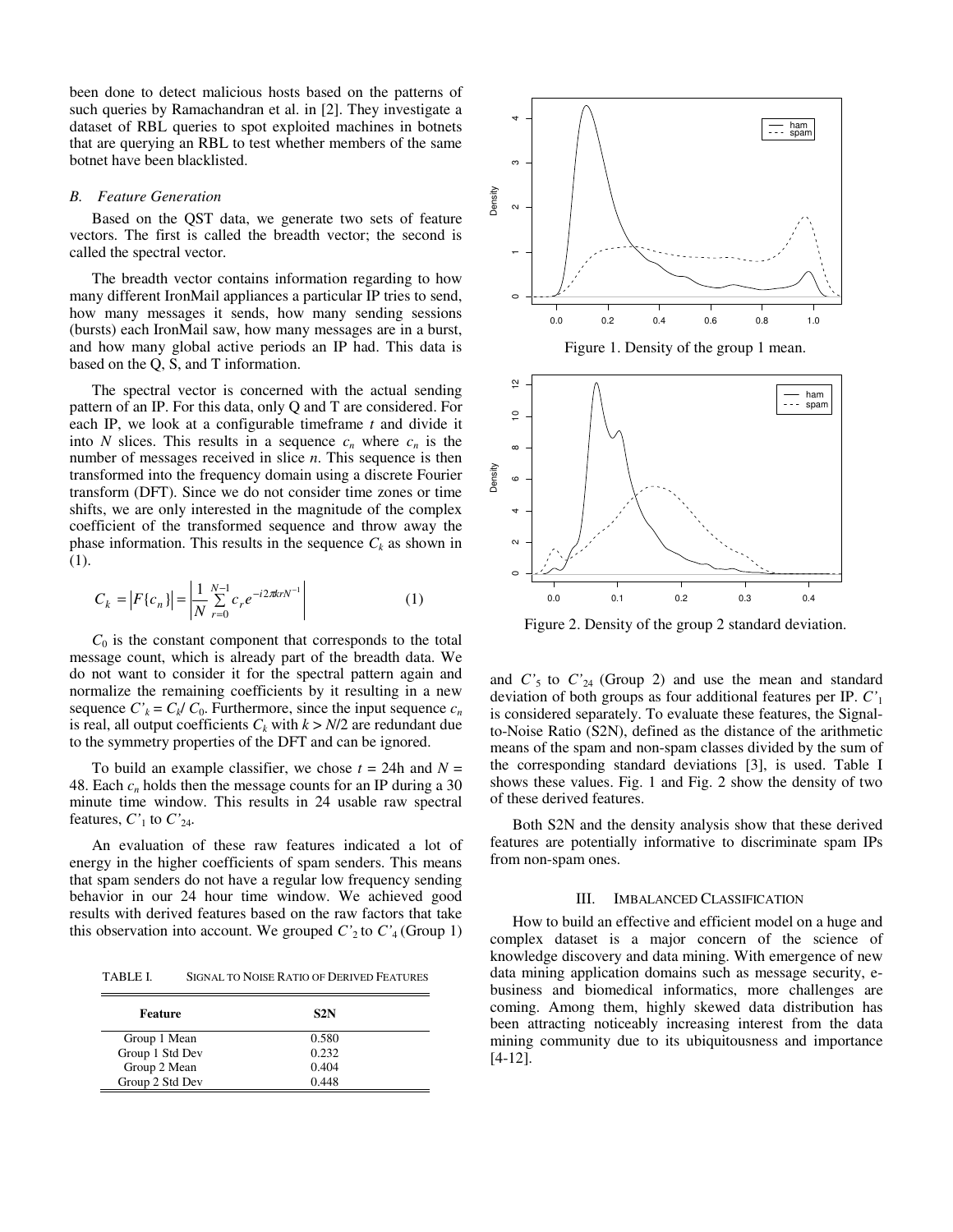TABLE II. QST DATA DISTRIBUTION AVERAGED ON 08/01/2006- 08/31/2006

|              | Ratio  |
|--------------|--------|
| Spam IPs     | 95.57% |
| Non-spam IPs | 4.43%  |

# *A. Class Imbalance*

Class imbalance happens when the distribution on the available dataset is highly skewed. This means that there are significantly more samples from one class than samples from another class for a binary classification problem. Class imbalance is ubiquitous in data mining tasks, such as diagnosing rare medical diseases, credit card fraud detection, intrusion detection for national security, etc.

For spam filtering, each IP is classified as spam or nonspam based on its sending behavioral patterns. This classification is highly imbalanced. As shown in Table II, over 95% of the IPs are spam IPs. As our current target in this research is to detect spam IPs, we define spam IPs as positive and non-spam IPs as negative.

# *B. Metrics for Imbalanced Classification*

Many metrics have been used for performance evaluation of classifications. All of them are based on the confusion matrix as shown at Fig. 3. With highly skewed data distribution, the overall accuracy metric defined by (2) is not sufficient any more. For example, a naive classifier that identifies all samples as spam will have a high accuracy of 95%. However, it is totally useless to detect spam IPs because all negative IPs are also identified as spam IPs by mistake (too many FPs).

$$
accuracy = \frac{TP + TN}{TP + FN + FP + TN}
$$
 (2)

To get optimal balanced classification ability, sensitivity as defined in (3) and specificity as defined in (4) are usually adopted to monitor classification performance on two classes separately. Notice that sensitivity is sometimes called true positive rate or positive class accuracy while specificity is called true negative rate or negative class accuracy. Based on these two metrics, g-mean has been proposed in [11], which is the geometric mean of classification accuracy on negative

|                   | predicted<br>positives | predicted  <br>negatives |
|-------------------|------------------------|--------------------------|
| real<br>positives | TP                     | FN                       |
| real<br>negatives | FΡ                     | Ί'N                      |

Figure 3. The confusion matrix.

samples and classification accuracy on positive samples. Its definition is shown in (5). The Area Under ROC curve (AUC-ROC) metric [13] can also indicate a classifier's balance ability between sensitivity and specificity as a function of varying a classification threshold.

$$
sensitivity = \frac{TP}{TP + FN}
$$
 (3)

$$
specificity = \frac{TN}{TN + FP}
$$
 (4)

$$
g - mean = \sqrt{sensitivity \times specificity}
$$
 (5)

Both g-mean and AUC-ROC can be used if the target is to optimize classification performance with balanced positive class accuracy and negative class accuracy.

On the other hand, sometimes we are interested in highly effective detection ability for only one class. For example, for credit card fraud detection problem, the target is detecting fraudulent transactions. For diagnosing a rare disease, what we are especially interested in is to find patients with this disease. For such problems, another pair of metrics, precision as defined in (6) and recall as defined (7), is often adopted. Notice that recall is the same as sensitivity. The f-value defined in (8) is used to integrate precision and recall into a single metric for convenience of modeling. Similarly, the Area Under Precision/Recall Curve (AUC-PR) [14] is also used to indicate the detection ability of a classifier between precision and recall as a function of varying a classification threshold.

$$
precision = \frac{TP}{TP + FP}
$$
 (6)

$$
recall = \frac{TP}{TP + FN} \tag{7}
$$

$$
f-value = \frac{2 \cdot precision \cdot recall}{precision + recall}
$$
 (8)

Because our target is to detect spam IPs, metrics concerning one class detection ability are more suitable than metrics concerning balanced classification ability. However, if the precision is too low, the classifier has no practical usefulness. For our application, it is required that the precision is higher than 99.8%. With this prerequisite in mind, we are also trying to increase the recall.

#### *C. Methods for Imbalanced Classification*

Many methods have been proposed for imbalanced classification and some good results have been reported [4]. These methods can be categorized into three different classes: cost sensitive learning, boundary alignment, and sampling. Sampling can be further categorized into two subclasses: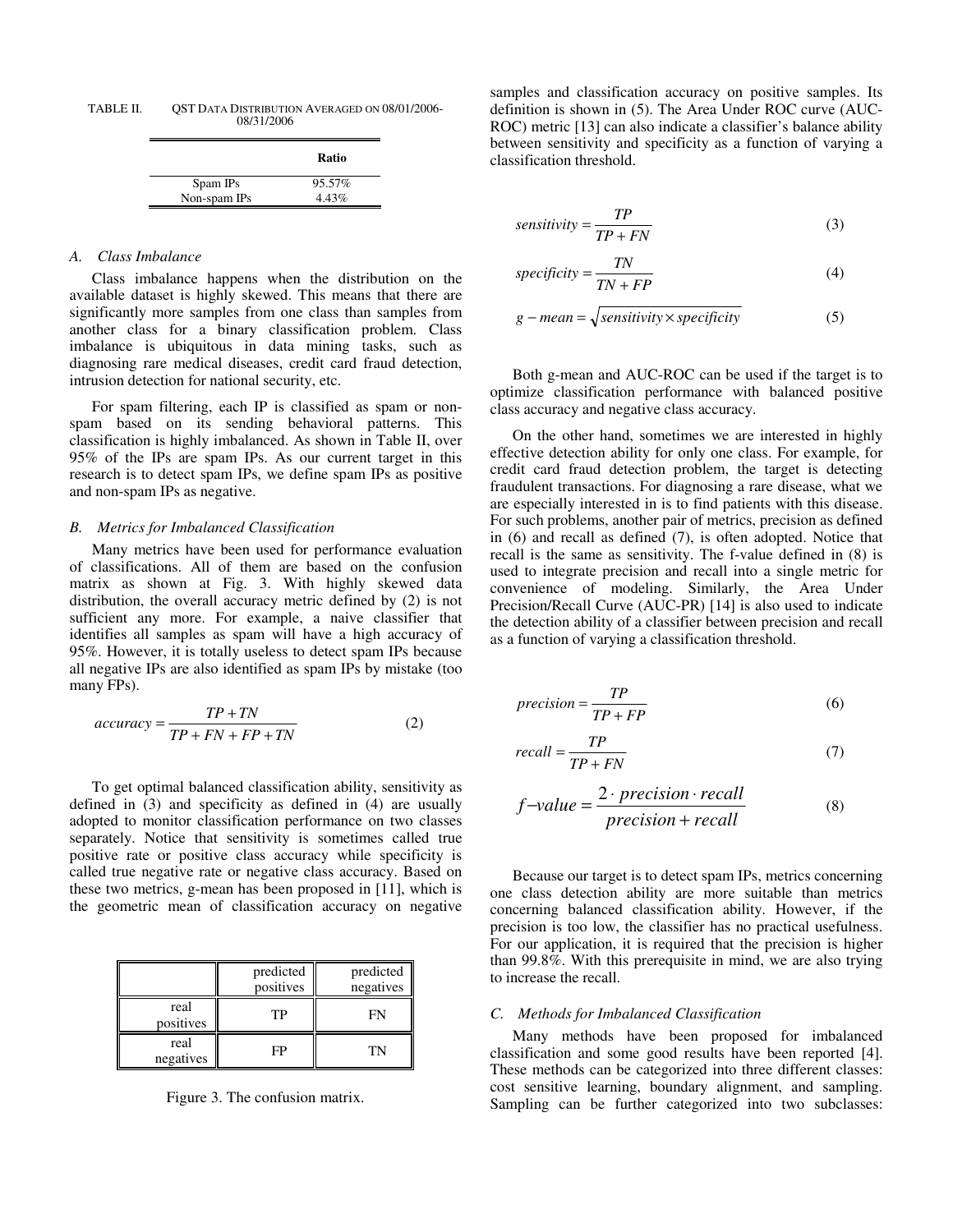

Figure 4. GSVM-BA can push the boundary back close to the ideal position with fewer SVs. The dotted line is the ideal boundary and the solid line is the learned boundary.

oversampling the minority class or undersampling the majority class. Interested readers may refer to [5] for a good survey.

For a real world classification task like spam IP detection, there are usually a large amount of IP samples. These samples need to be classified quickly so that spam messages from those IPs can be blocked in time. However, cost sensitive learning, boundary alignment, or oversampling usually increases modeling complexity and results in slow classification. On the other hand, undersampling is a promising method to improve classification efficiency. Unfortunately, random undersampling may not generate accurate classifiers because informative majority samples may be removed.

In this paper, granular computing and the support vector machine (SVM) algorithm are utilized for undersampling by keeping informative samples while eliminating irrelevant, redundant, or even noisy samples. After undersampling, data is cleaned and hence a good classifier can be modeled for IP classification both in terms of effectiveness and efficiency.

#### *D. SVM for Imbalanced Classification*

SVM embodies the Structural Risk Minimization (SRM) principle to minimize an upper bound on the expected risk [15,16]. Because structural risk is a reasonable trade-off between the training error and the modeling complication, SVM has a great generalization capability. Geometrically, the SVM modeling algorithm works by constructing a separating hyperplane with the maximal margin.

Compared with other standard classifiers, SVM performs better on moderately imbalanced data. The reason is that only support vectors (SVs) are used for classification and many majority samples far from the decision boundary can be removed without affecting classification [7]. However, performance of SVM is significantly deteriorated on highly imbalanced data. For this kind of data, the SRM principle is prone to find the simplest model that best fits the training dataset. Unfortunately, the simplest model is exactly the naive classifier that identifies all samples as majority.

Previous research that aims to improve the effectiveness for SVM includes the following:

Raskutti et al. explored effects of different imbalanced compensation techniques on SVM [8]. They demonstrated that a one-class SVM that learned only from the minority class sometimes can perform better than an SVM modeled from two classes.

Akbani et al. proposed the SMOTE with Different Costs algorithm (SDC) [7]. SDC conducts oversampling on the minority class by applying Synthetic Minority Oversampling TEchnique (SMOTE) [10], a popular oversampling algorithm, with different error costs. As a result, the boundary of the learned SVM can be better defined and far away from the minority class.

Wu et al. proposed the Kernel Boundary Alignment algorithm (KBA) that adjusts the boundary toward the majority class by directly modifying the kernel matrix [9]. In this way, the boundary is expected to be closer to the "ideal" boundary.

The problem of the one-class SVM is that it actually performs worse in many cases compared to a two-class SVM. SDC and KBA are also not suitable for IP classification because they usually take a longer time for classification than SVM. As demonstrated in our empirical studies, SVM itself is already too slow to be adopted for IP classification.

The speed of SVM classification depends on the number of SVs. For a new sample *x*, K(*x,sv*) is calculated for each SV. Then it is classified by aggregating these kernel values with a bias. To speed up SVM classification, one potential method is to decrease the number of SVs.

## IV. GSVM-BA ALGORITHM

In this work, a novel Granular Support Vector Machines-Boundary Alignment algorithm (GSVM-BA) is designed with the principle of granular computing to build a more effective and more efficient SVM for IP classification.

## *A. Granular Computing and GSVM*

Granular computing represents information in the form of some aggregates (called "information granules") such as subsets, subspaces, classes, or clusters of a universe. It then solves the targeted problem in each information granule [17,18]. There are two principles in granular computing. The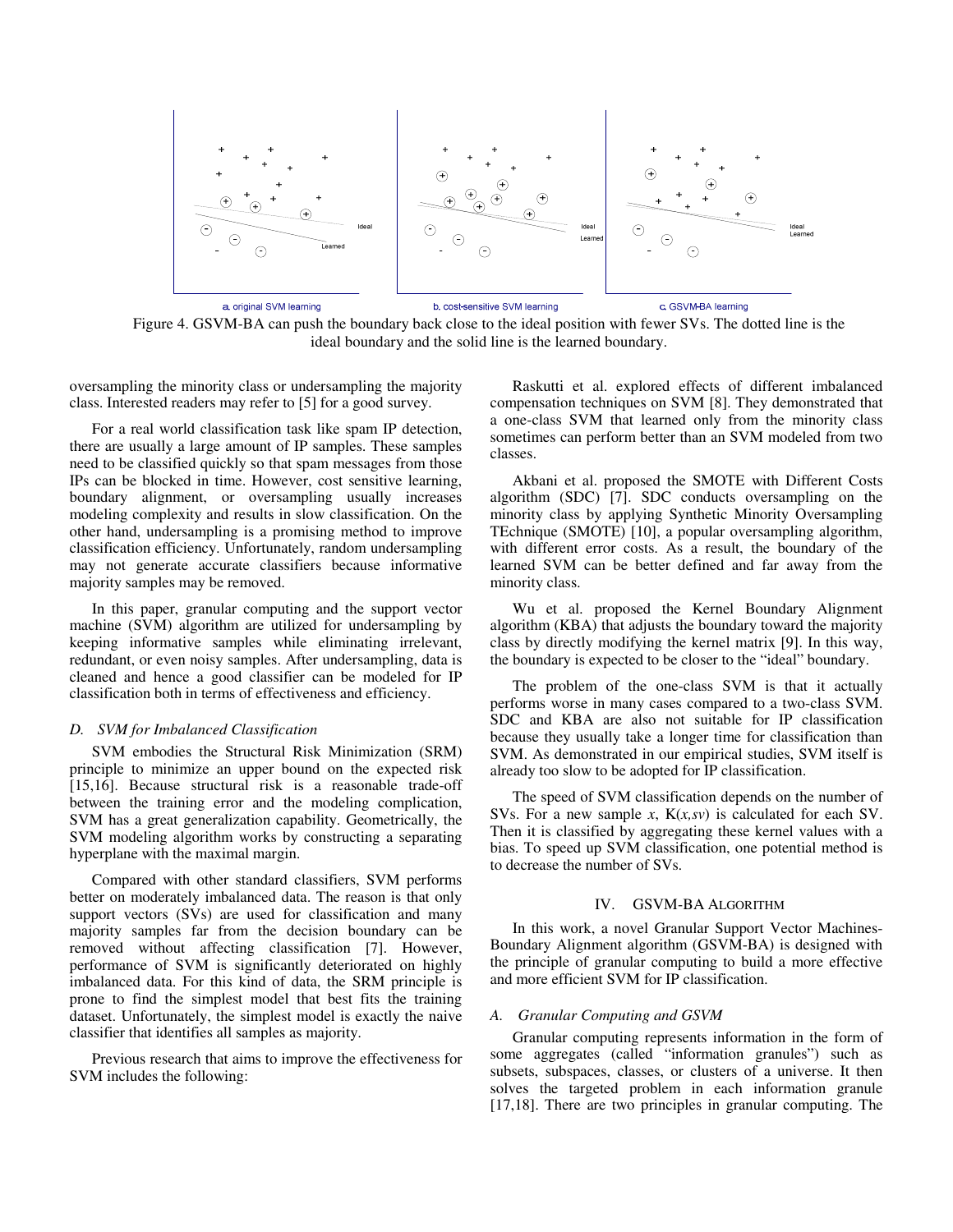first principle is divide-and-conquer to split a huge problem into a sequence of granules ("granule split"); The second principle is data cleaning to define the suitable size for one granule to comprehend the problem at hand without getting buried in unnecessary details ("granule shrink"). As opposed to traditional data-oriented numeric computing, granular computing is knowledge-oriented [18]. By embedding prior knowledge or prior assumptions into the granulation process for data modeling, better classification can be achieved.

A granular computing-based learning framework called Granular Support Vector Machines (GSVM) was proposed in [19]. GSVM combines the principles from statistical learning theory and granular computing theory in a systematic and formal way. GSVM works by extracting a sequence of information granules with granule split and/or granule shrink, and then building an SVM on some of these granules when necessary.

The main potential advantages of GSVM are:

- Compared to SVM, GSVM is more adaptive to the inherent data distribution by trading off between local significance of a subset of data and global correlation among different subsets of data, or trading off between information loss and data cleaning. Hence, GSVM may improve the classification performance.
- GSVM may speed up the modeling process and the classification process by eliminating redundant data locally. As a result, it is more efficient on huge datasets.

## *B. GSVM-BA*

The data cleaning principle of granular computing makes GSVM-BA ideal for spam IP detection on highly imbalanced data derived from QST data.

SVM assumes that only SVs are informative to classification and other samples can be safely removed. However, for highly imbalanced classification, the majority class pushes the "ideal" decision boundary toward the minority class [7,9]. As demonstrated in Fig. 4(a), positive SVs that are close to the learned boundary may be noisy. Some very informative samples may hide behind them.

To find these informative samples, we can conduct costsensitive learning to assign more penalty values to false positives (FP) than false negatives (FN). This method is named SVM-CS. However, SVM-CS increases the number of SVs (Fig. 4(b)), and hence slows down the classification process.

In contrast to this, GSVM-BA looks for these informative samples by repetitively removing positive support vectors from the training dataset and rebuilding another SVM. GSVM-BA embeds the "boundary push" assumption into the modeling process. After an SVM is modeled, a "granule shrink" operation is executed to remove corresponding positive SVs to produce a smaller training dataset, on which a new SVM is modeled. This process is repeated to gradually push the boundary back to its ideal location, where the optimal classification performance is achieved.



Figure 5. GSVM-BA algorithm.

Empirical studies in the next section show that GSVM-BA can compute a better decision boundary with much fewer samples involved in the classification process (Fig.  $4(c)$ ). Consequently, classification performance can be improved in terms of both effectiveness and efficiency.

Fig. 5 sketches the GSVM-BA algorithm. The first SVM is always the naive one by default.

## V. EXPERIMENTS

For spam IP detection experiments, we run SVM-CS and GSVM-BA on a workstation with a Pentium® M CPU at 1.73 GHz and 1 GB of memory.

## *A. Data Modeling*

The QST data gathered on 07/31/2006 is used for training and the QST data from between 07/24/2006 and 07/30/2006 is used for validation. The training dataset is normalized so that the value of each input feature is falls into the interval of *[-1,1]*. The validation dataset is normalized correspondingly. An SVM with the RBF kernel is adopted with parameters (γ, *C*) optimized by grid search [20] on the validation dataset.

For SVM-CS, the cost for the positive class is always 1 and the cost for the negative class is tuned and optimized on the validation dataset. Similarly, the number of times the "granular shrink" operation is executed is also optimized on the validation dataset for GSVM-BA.

After an SVM is modeled, it is applied on the normalized QST data gathered between 08/01/2006 and 08/31/2006 and the corresponding performance is reported.